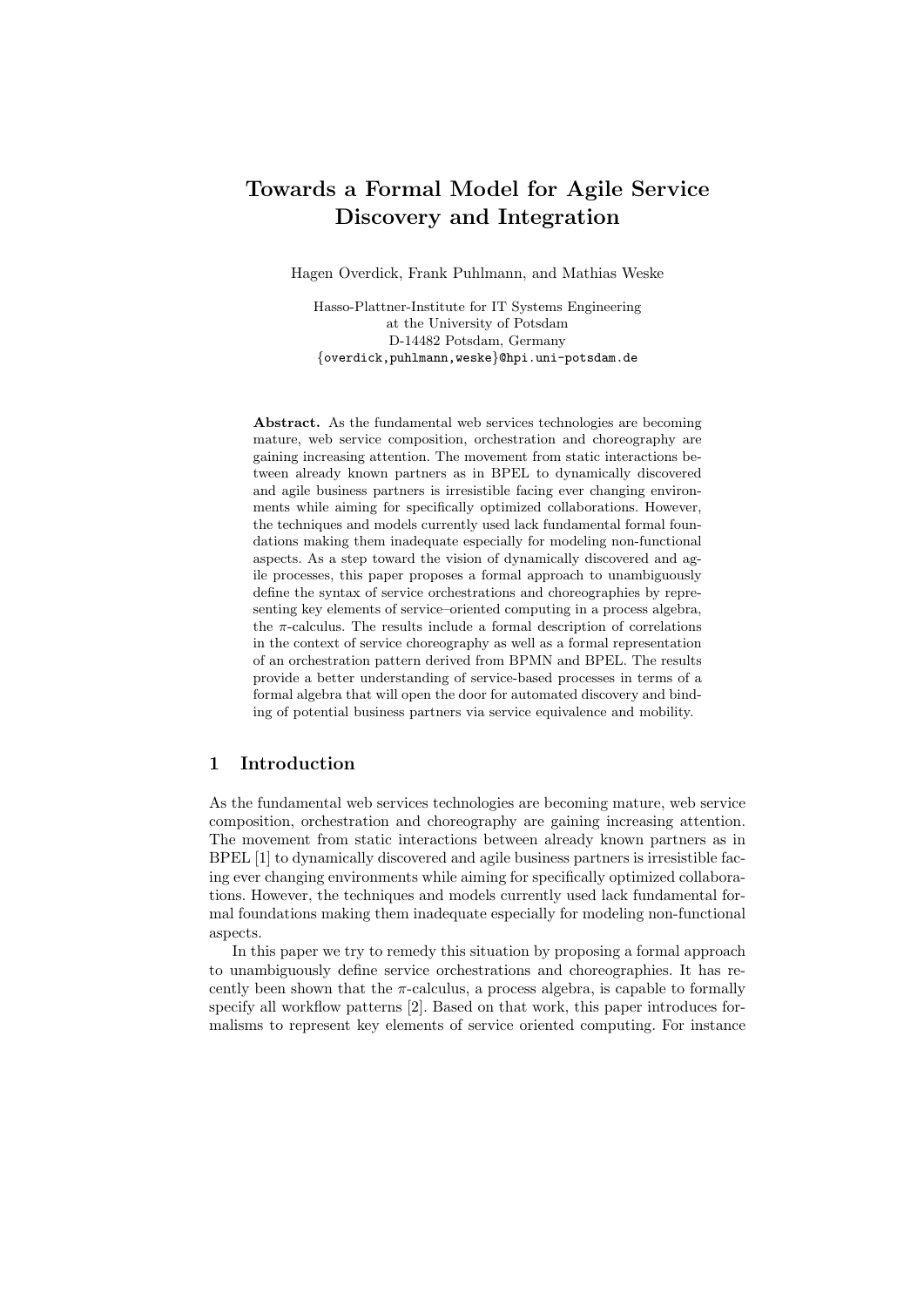a unique representation of correlations by merging correlation identifiers and response channels in the context of choreography as well as an orchestration pattern named Event-based Rerouting. The resulting formal and unambiguous characterization of processes in service-oriented environments is useful for a precise understanding of these processes, as well as enabling further research on automated discovery and binding via service equivalence and mobility [3, 4].

The paper is organized as follows. Section 2 introduces the  $\pi$ -calculus as well as formal workflow modeling by example, thus representing the state-of-the-art. Section 3 discusses the representation of services in the  $\pi$ -calculus, including correlations, invocation and data flow. Section 4 describes a formal service orchestration by example, using the results from section 3. It furthermore introduces a behavioral pattern named Event-based Rerouting, which is not contained in the workflow patterns collection so far [5]. The paper concludes with a short summary and discussion of related work.

### 2 The  $\pi$ -calculus

The  $\pi$ -calculus is a process algebra intended to describe mobile systems [6]. Mobile systems are made up of components which communicate and change their structure as a result of interaction. The core concepts of the algebra are processes and names. A  $\pi$ -calculus process is an entity which can communicate with other processes by the use of names. A name is a collective term for existing concepts like links, pointers, references, identifiers, etc. Names could be unbound (global) or bound to specific processes, i.e. they have a scope. The scope of a bound name can be dynamically expanded or reduced during the lifetime of the system by communicating names between processes. As this paper has a limited size, we can only introduce the notation of the  $\pi$ -calculus that will be used. Further details can be found in [6–9].

Syntax. The  $\pi$ -calculus consists of an infinite set of process identifiers denoted as K and another infinite set of names denoted as  $\mathcal{N}$ , where names define links. The processes are defined as:

$$
P ::= M | P|P | \mathbf{v}zP | !P.
$$

The composition  $P|P$  is the concurrent execution of P and P,  $vzP$  is the restriction of the scope of the name z to  $P$ , which is also used to generate a unique, fresh name  $z$  and  $P$  is the replication operator that satisfies the equation  $!P = P \mid !P$ . M contains the summations of the calculus:

$$
M \ ::= \ \mathbf{0} \mid \pi.P \mid M + M
$$

where 0 is inaction, a process that can do nothing,  $M + M$  is the exclusive choice between M and M, and the prefix  $\pi.P$  is defined by:

$$
\pi \quad ::= \quad \overline{x} \, \langle y \rangle \, \mid x(z) \mid \tau \mid [x = y] \pi \; .
$$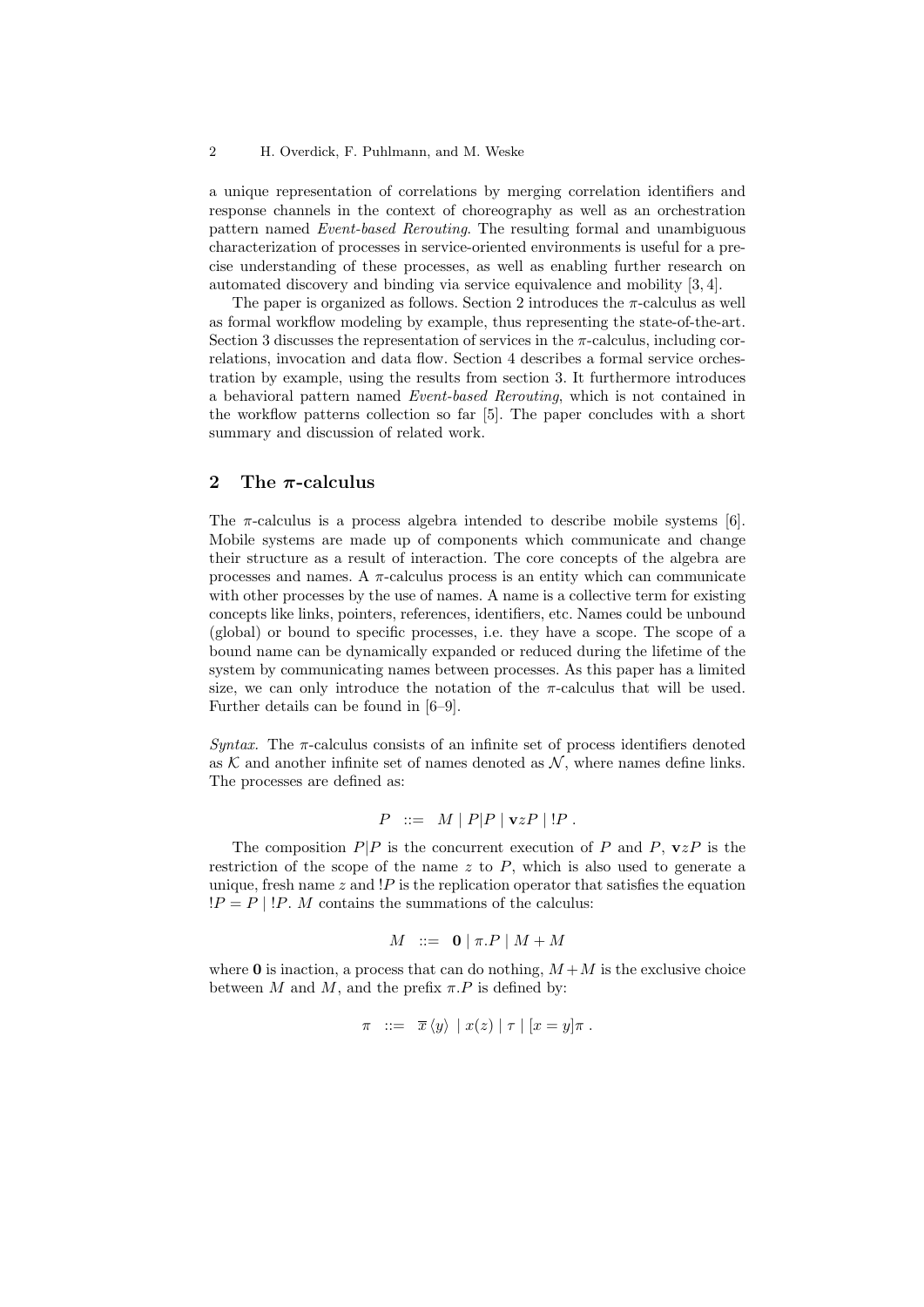

Fig. 1. A simple BPMN process.

The output prefix  $\bar{x} \langle y \rangle$ . P sends the name y over the name x and then continues as P. The input prefix  $x(z)$  receives any name over x and then continues as P with z replaced by the received name (written as  $\{^{name}(z)\}\)$ . The unobservable prefix  $\tau.P$  expresses an internal action of the process, and the match prefix  $[x = y]\pi.P$  behaves as  $\pi.P$ , if x is equal to y.

Throughout this paper, upper case letters are used for process identifiers and lower case letters for names. Two pre–defined, static names  $\top$  and  $\bot$  denote true and false. More additional process identifiers and names that represent special functions are introduced later on. Furthermore defined processes from the original paper on the  $\pi$ -calculus are used for parametric recursion, that is  $A(y_1, ..., y_n)$  [6].

The abbreviation  $\sum_{1}^{m}(M)$  is used to denote the summation of m choices; e.g.  $\sum_{1}^{3}$  $(M_i) = M_1 + M_2 + M_3$ .  $\prod_{1}^{m}(P)$  is used to denote the composition of m parallel copies of P, e.g.  $\prod_{1}^{3}(P) = P | P | P$ . Also,  $\{\pi\}_{1}^{m}$  denotes m subsequent executions of  $\pi$ , e.g.  ${\lbrace \pi \rbrace}^3$  =  ${\pi}.\pi.\pi$ . All abbreviations could be used with an indexing variable, e.g.  $\prod_{i=1}^{3} (d_i(x)) = d_1(x) | d_2(x) | d_3(x)$ . Round brackets are used to define the ordering of a process definition. Given  $\tau.P$  for instance, P might be expanded to  $M + M'$  by using the summation rule from the  $\pi$ -calculus grammar. To avoid ambiguity, round brackets are put around the expanded symbol, e.g.  $\tau.(M + M')$  instead of  $\tau.M + M'$ .

Semantics. The behavior of the  $\pi$ -calculus is defined by a reduction relation.  $\longrightarrow$ , on processes. The essence is captured in the axiom  $(\overline{xy}.P_1 + M_1)|(x(z).P_2 +$  $M_2$   $\longrightarrow$   $P_1|P_2\{^y/_z\}$ . The axiom states that whenever two processes can communicate, they will communicate and all other capabilities are rendered void. There exists other axioms, such as for structural congruence, which allow the conversion of  $\pi$ -calculus processes [9].

Representing Workflows in the  $\pi$ -calculus. We introduce the application of the  $\pi$ -calculus with a rather simple example shown in figure 1. The notation of the example is BPMN and the process will be mapped to  $\pi$ -calculus expressions. The process consists of two tasks A and B, which are placed between two XORgateways. As a first mapping task, all flow objects, i.e. events, gateways, tasks, are assigned an unique  $\pi$ -calculus process identifier. The start event is assigned to  $N1$ , the first XOR-gateway to  $N2$ , the task A to  $N3$ , the task B to  $N4$ , the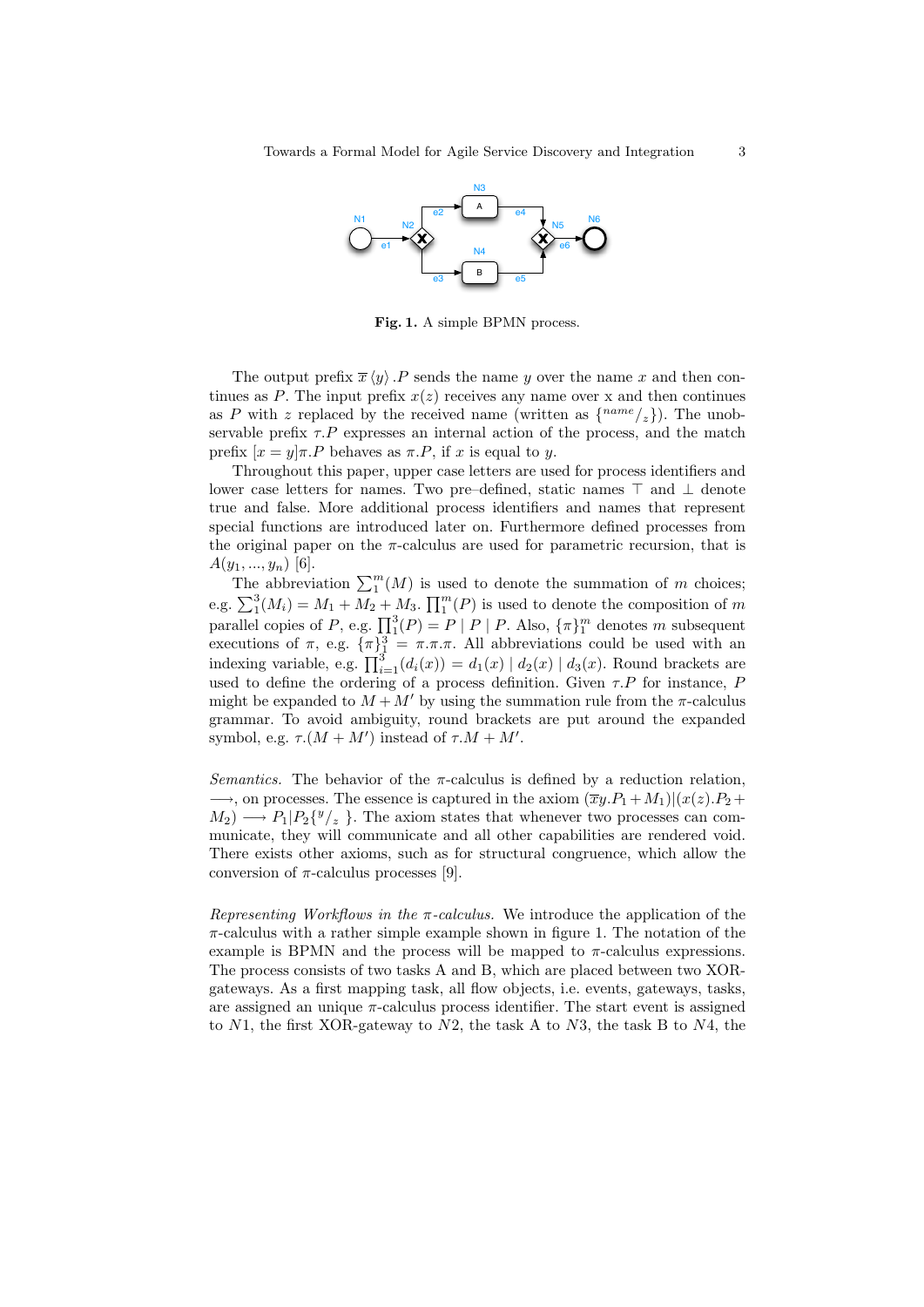second XOR-gateway to  $N5$ , and the end event to  $N6$ . All sequence flows are mapped to a unique  $\pi$ -calculus name from e1 to e6 (see figure 1).

By referring to the generic structure for  $\pi$ -calculus processes that represent basic workflow activities [2], we can derive the next steps:

$$
\{x_i\}_{i=1}^m \cdot \{[a=b]\}_{1}^n \cdot \tau \cdot \{\overline{y_i}\}_{i=1}^o \cdot \mathbf{0} \tag{1}
$$

Each basic activity consists of pre- and postconditions for routing the control flow as well as an unobservable action  $\tau$  that represents the functional perspective of the activity. The precondition is split into two part: (1)  ${x_i}_{i=1}^m$  denotes that the activity waits for *m* incoming names, and (2)  $\{[a = b]\}_1^n$  denotes *n* additional guards that have to be true to execute the activity. The postcondition denotes the triggering of o outgoing names.

By using the definition from equation 1, we can define the  $\pi$ -calculus process N1 for the start event from the example:

$$
N1=\tau_{N1}.\overline{e1}.0.
$$

N1 has no preconditions; therefore the responding part from equation 1 is omitted. The functional part is represent by  $\tau_{N1}$ , where the index N1 denotes that this  $\tau$  belongs to the process N1. The postcondition of N1 signals e1, which will trigger the process  $N2$ .

The process N2 represents an XOR-gateway which routes the control flow depending on some conditions.  $N2$  has the name  $e1$  as a precondition and either e2 or e3 as postconditions. However, the generic structure for basic workflow activities from equation 1 only supports serial AND-split triggering by calling the names  $y_1...y_o$  sequentially. A modified version of the structure that supports XOR, OR, as well as AND splits is as follows:

$$
\{x_i\}_{i=1}^m \cdot \{[a=b]\}_1^n \cdot \tau \cdot \prod_{i=1}^o [c=\top] \overline{y_i} . \mathbf{0} . \tag{2}
$$

 $\prod_{i=1}^{o} [c = d] \overline{y_i}$ . Each part has a match prefix which either enables (true) For each possible postcondition, a parallel process part is introduced by or disables the postcondition (false). If the match prefix is true, the corresponding name is signaled. All other parts are discarded. A  $\pi$ -calculus process that behaves like an OR/XOR-split as a postcondition is then defined by i.e.  $[c = \top \overline{y_1} \cdot \mathbf{0} \mid [d = \top] \overline{y_2} \cdot \mathbf{0}$ . If no match prefixes overlap, the split behavior is XOR, otherwise OR. An XOR split could also be realized by using the summation operation  $(\sum)$  instead of concurrency. That would also allow non-deterministic choices. An AND-split simply has no match prefixes at all:  $\overline{y_1}.\mathbf{0}$  |  $\overline{y_2}.\mathbf{0}$ .

By using the definition from equation 2, N2 can be defined:

$$
N2 = e1.\tau_{N2}.([c_1 = \top] \overline{e_2}.0 \mid [c_2 = \top] \overline{e_3}.0)
$$

As the business process diagram from the example contains no conditions, we assume two global names  $c_1$ , and  $c_2$  that hold the expressions. Per definition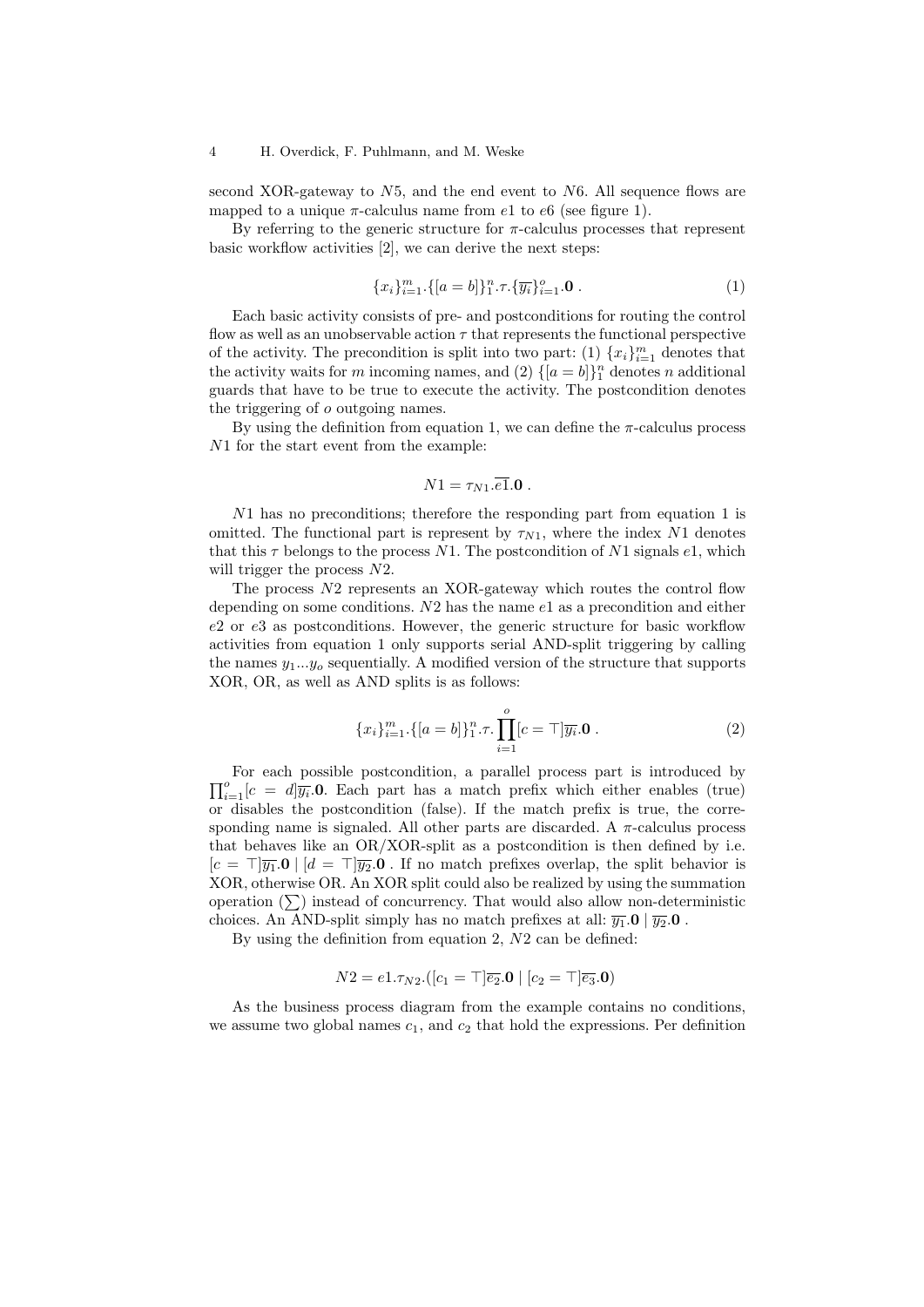of the exclusive choice pattern, we assume  $c_1$  and  $c_2$  to be disjoint; i.e. if  $c_1 =$  $\top \Rightarrow c_2 = \bot \wedge c_1 = \bot \Rightarrow c_2 = \top.$ 

The  $\pi$ -calculus processes for the tasks A and B from the example are straightforward as they simply contain one pre- and postcondition each:

$$
N3 = e2.\tau_{N3}.\overline{e4}.0, N4 = e3.\tau_{N4}.\overline{e5}.0.
$$

The XOR-join gateway  $N5$  is rather simple, as we can adapt the pattern simple merge from [2]. As the simple merge pattern has only one precondition per definition (i.e.  $d.\tau_d.D'$ ), we need an additional  $\pi$ -calculus process, which triggers N5 if either e4 or e5 are signaled:

$$
N5 = \mathbf{v}x(e4.\overline{x}.\mathbf{0} + e5.\overline{x}.\mathbf{0} | x.\tau_{N5}.\overline{e6}.\mathbf{0}).
$$

The left hand side of the definition contains the additional process. It generates a fresh name  $x$ , which is used to signal the precondition of the XOR-join, which is contained at the right hand side. As the name  $x$  is unique to  $N5$ , only e4 or e5 could trigger the precondition and enable  $\tau_e$ 6.

The last process, N6, is now trivial:

$$
N6 = e6.\tau_{N6}.\mathbf{0}.
$$

### 3 Representing Services in the  $\pi$ -calculus

We have shown that the few concepts of the  $\pi$ -calculus are readily suited to model workflows, which can also be used to describe complex orchestrations in the context of service–oriented architectures. Indeed, all workflow patterns described in [5] can be formalized with basic  $\pi$ -calculus expressions, as shown recently [2]. However, so far we have only discussed how the routing of activities, i.e. web service calls, can be realized in the  $\pi$ -calculus in a straightforward way. This discussion will be continued in the next section. First, the invocation and providing of services in the  $\pi$ -calculus will be introduced.

### 3.1 Invoking Services

As with activities, services are also invoked by names in the  $\pi$ -calculus. In the BPMN notation, message flow is used for this purpose, whereas sequence flow controls the routing within a process. We define two distinct subsets from the set of names,  $\mathcal{N}_{\mathcal{S}} \subset \mathcal{N}$  that contains all names used for service communication, and  $\mathcal{N}_{\mathcal{C}} \subset \mathcal{N}$  that contains all names used for control flow routing. The intersection of  $\mathcal{N}_{\mathcal{S}}$  and  $\mathcal{N}_{\mathcal{C}}$  has to be empty:  $\mathcal{N}_{\mathcal{S}} \cap \mathcal{N}_{\mathcal{C}} = \emptyset$ . To enable different kinds of service invocations, we furthermore extend the  $\tau$  prefix of the  $\pi$ -calculus with a placeholder denoted as  $\Box$ . Each  $\tau$  inside an activity definition that contains service invocations is then replaced by the placeholder.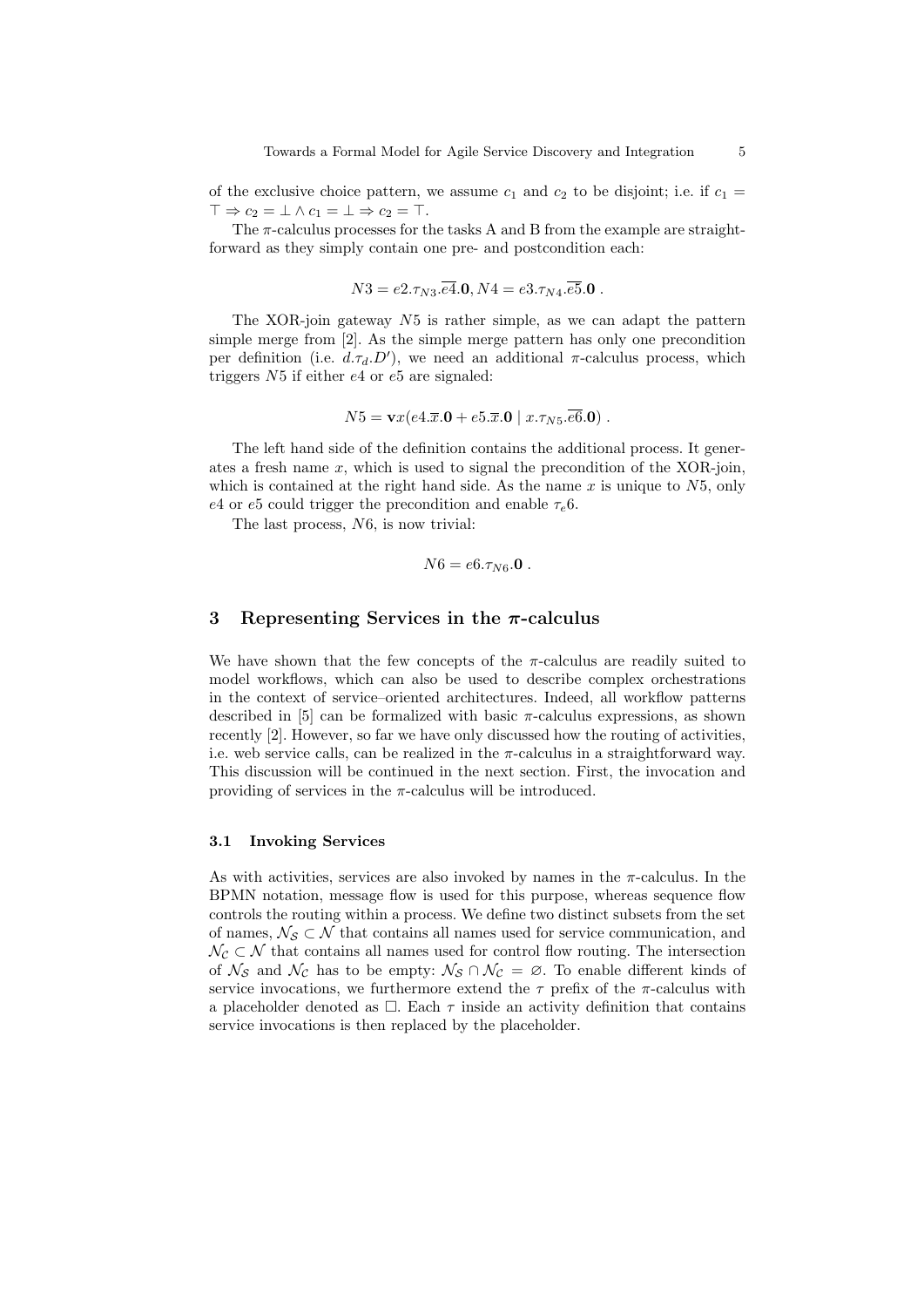Correlations. A common problem in the area of service–oriented computing is the description of correlations between service invokers and service providers. Usually, some kind of correlation identifier is placed inside each request and reply [10]. The invoker as well as the provider have to take care to match all requests. In the  $\pi$ -calculus, the unique identifier of a request is also the channel used for reply from the service. By merging these two concepts, a clear representation of the correlations is straightforward. A new unique identifier is a  $\pi$ -calculus name from the set of  $\mathcal{N}_{\mathcal{S}}$  which is created with the **v** operator. The application is described below.

Synchronous Invocation. A synchronous invocation of a service contains an outgoing message to the service as well as an incoming response:

$$
\Box = \mathbf{v}c(\overline{w}\langle c \rangle.c.\tau) .
$$

A service that is bound to  $w \in \mathcal{N}_{\mathcal{S}}$  is invoked by  $\overline{w}$  with a fresh name that acts as a correlation identifier as well as a response channel. The process holds until the response is signaled over the name c. Thereafter, it continues as  $\tau$ . The whole placeholder process part  $\Box$  can then replace a  $\tau$  in a process definition to represent a service invocation, e.g. N3 from the previous section is extended to  $N3 = e2.((\mathbf{v}c)\overline{w}\langle c\rangle.c.\tau_{N3}).\overline{e4}.0.$ 

Asynchronous Invocation. The asynchronous invocation of a service is achieved by separating the transmission and the receipt of an invocation into different processes. A placeholder  $\square_1$  is defined by  $\overline{w}\langle c \rangle \tau$  and a second one as  $\square_2 = c \tau$ . The two placeholders can be placed in two different processes which must share the fresh name c.

By reconsidering the service invocation descriptions, it shows that all service invocation in the  $\pi$ -calculus is indeed asynchronous. This is essential, as the name of the response channel must be transmitted to the service in order to work. The notation of synchronous invocation simply means that there is no additional activity between the invocation and response.

### 3.2 Providing Services

The  $\pi$ -calculus provides an easy notation for describing state preserving services, where the correlation is bound to a unique  $\pi$ -calculus name. A  $\pi$ -calculus process that acts as a service is defined by:

# $SERVICE = !w(c)$ .  $\cdots$  .  $\overline{c}$ .0.

Each time a request for  $SERVICE$  is received via the global name w, the service is replicated (comparable to instantiated). The service can be as complex as required (represented by  $\cdots$ ). After all computation has been done, the response is sent. As service invocations in the  $\pi$ -calculus are generally asynchronous, there is no differentiation between a synchronous and asynchronous service. The service always requires a response channel to work.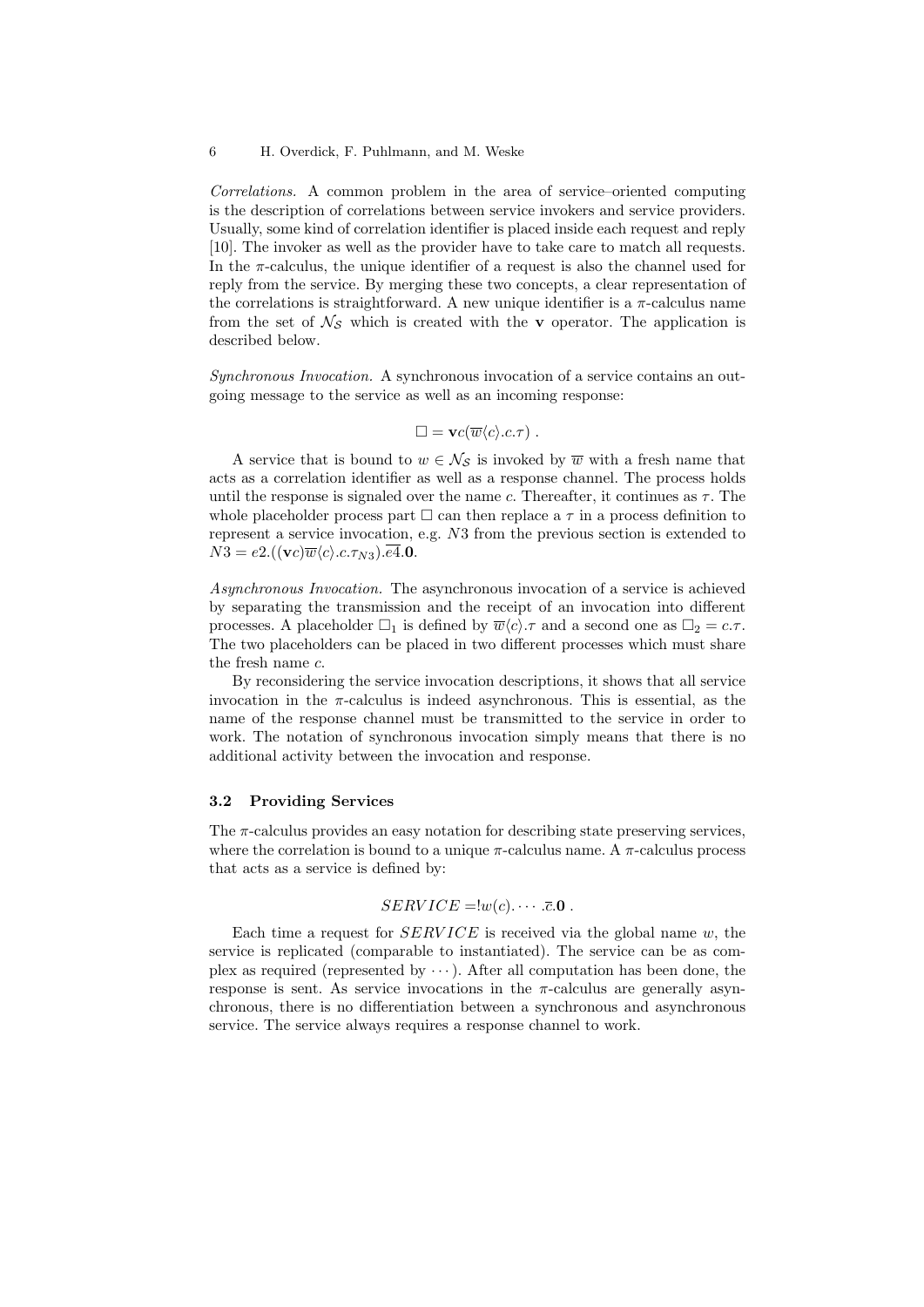Interestingly, by using a unique name for the correlation as well as response channel, the service also holds the state between complex operations. As the name is unique and bound to the invoker, there can be no confusion. An example is a service that can be invoked again with the unique name, those interacting in a complex choreography:

$$
SERVICE = \{w(c), \cdots .\overline{c}.c. \cdots .\overline{c}. \cdots.
$$

When  $SERVICE$  receives an invocation at the unique name  $c$ , it knows exactly which replication instance is triggered, if that instance exists. As only the invoker has access to c, no confusion is possible. A concrete, exemplary client/service choreography can be denoted as follows:

> $SERVICE = \frac{1}{w(c). \tau_{S1}.\bar{c}.c.c. \tau_{S2}.\bar{c}.0}$  $\square_{CLIENT} = \mathbf{v}c(\overline{w}\langle c \rangle.c.\tau_{C1}.\overline{c}.\tau_{C2}.\overline{c}.c.\tau_{C3})$ .

The client signals an initial invocation to  $SERVICE$  with a fresh name c by  $\overline{w}\langle c \rangle$ . SERVICE then spawns of a new instance by replication which does some internal computation represented by  $\tau_{S1}$  and afterward replies on the channel c. The client in response computes something denoted by  $\tau_{C1}$  and sends two requests over the name c. The service then executes  $\tau_{S2}$  and responds again on the channel c. After the client received the last response, it does some internal computation  $\tau_{C3}$  and finishes.

### 3.3 Supporting Data

One important characteristics of service invocations is the transmission and reception of messages. Messages, or arbitrary data-structures, are also represented by names in the  $\pi$ -calculus. A name thereby holds a reference to a  $\pi$ -calculus process which represents a data structure. For the ease of representation in this paper, we simply denote the type of the data structure with a colon and an XML-type. For instance, mess: string denotes a name mess that references a process that contains a data structure for text strings. By using the polyadic extension of the  $\pi$ -calculus, we can group different names and transmit or receive them with one output or input prefix. An example that invokes a service at the name  $s \in \mathcal{N}_{\mathcal{S}}$  with a parameter of the type string and receives a response containing a double as well as a date is denoted as:

 $\square = \mathbf{v}c(\overline{s}\langle c, request : string \rangle.c(\text{rate} : double, valid until : date). \tau).$ 

## 4  $\pi$ -calculus Orchestration Refinements by Example

Now, enough background is given to show the mapping of a more complex example. Again, the process is visualized with the BPMN (figure 2). To make the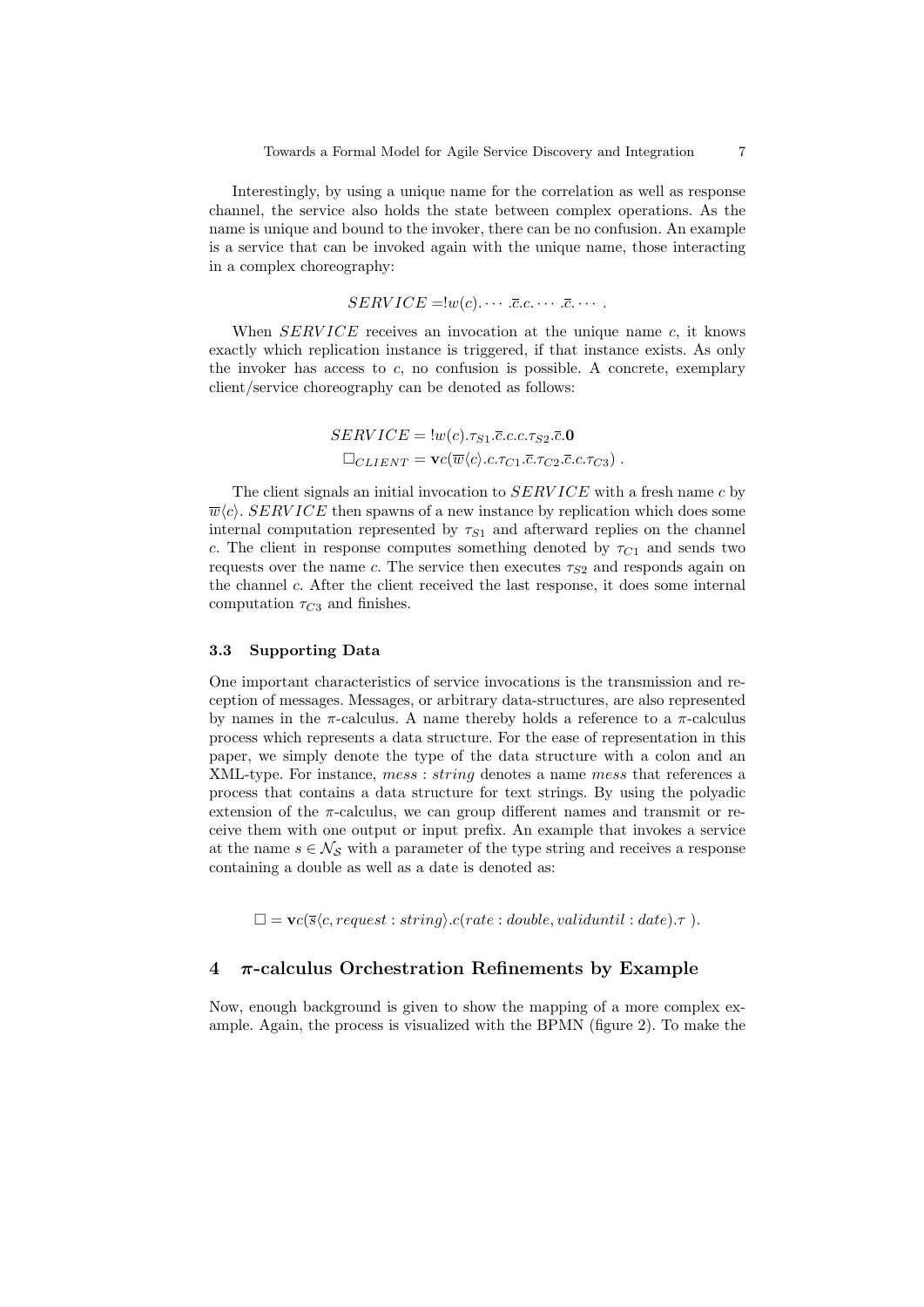example more interesting, the modeled process consists of several workflow patterns, namely sequence, exclusive choice, simple merge, deferred choice as well as a new pattern called Event-based Rerouting. The example describes a process orchestration with web service interaction, both synchronous and asynchronous.



Fig. 2. A BPMN process consisting of several patterns.

The process starts with task A making an asynchronous call to a web service. Thereafter either task B or task C are executed. Task B contains a synchronous web service invocation and has an attached intermediate timer event, which interrupts task B after a certain amount of time has passed and B still has not finished, and continues the execution with task D. After task B, C, or D have been executed, a deferred choice is made. If an answer from the asynchronous call of task A is received before another timeout is reached, task E is executed, otherwise task F.

#### 4.1 Event-based Rerouting

Before the actual mapping of the example process (figure 2), let us first go back to the tasks, as they are modeled in BPMN. As shown in figure  $3(a)$ , all tasks have an implicit hook for intermediate events, either directly attached as shown, or logically attached, i.e. via a surrounding sub-process. On occurrence of such an event, the control flow is immediately rerouted (alternative instead of *done* in figure  $3(a)$ ). This is currently not captured by any workflow pattern, as the rerouting may take place, before the completion of the activity modeled by the task. This is especially true in the SOA context, as web services cannot be canceled easily. Without this pattern, e.g. a timeout for a synchronous web service call can not be modeled. As mentioned above, we propose the name Event-based Rerouting.

Looking at the equations 1 and 2, one quickly realize that this immediate rerouting is not supported. Consequently, we need to adapt our equation. Continuing the procedure of expressing each BPMN-node as a  $\pi$ -process, the intermediate event will be expressed by a  $\pi$ -process as well. This event-process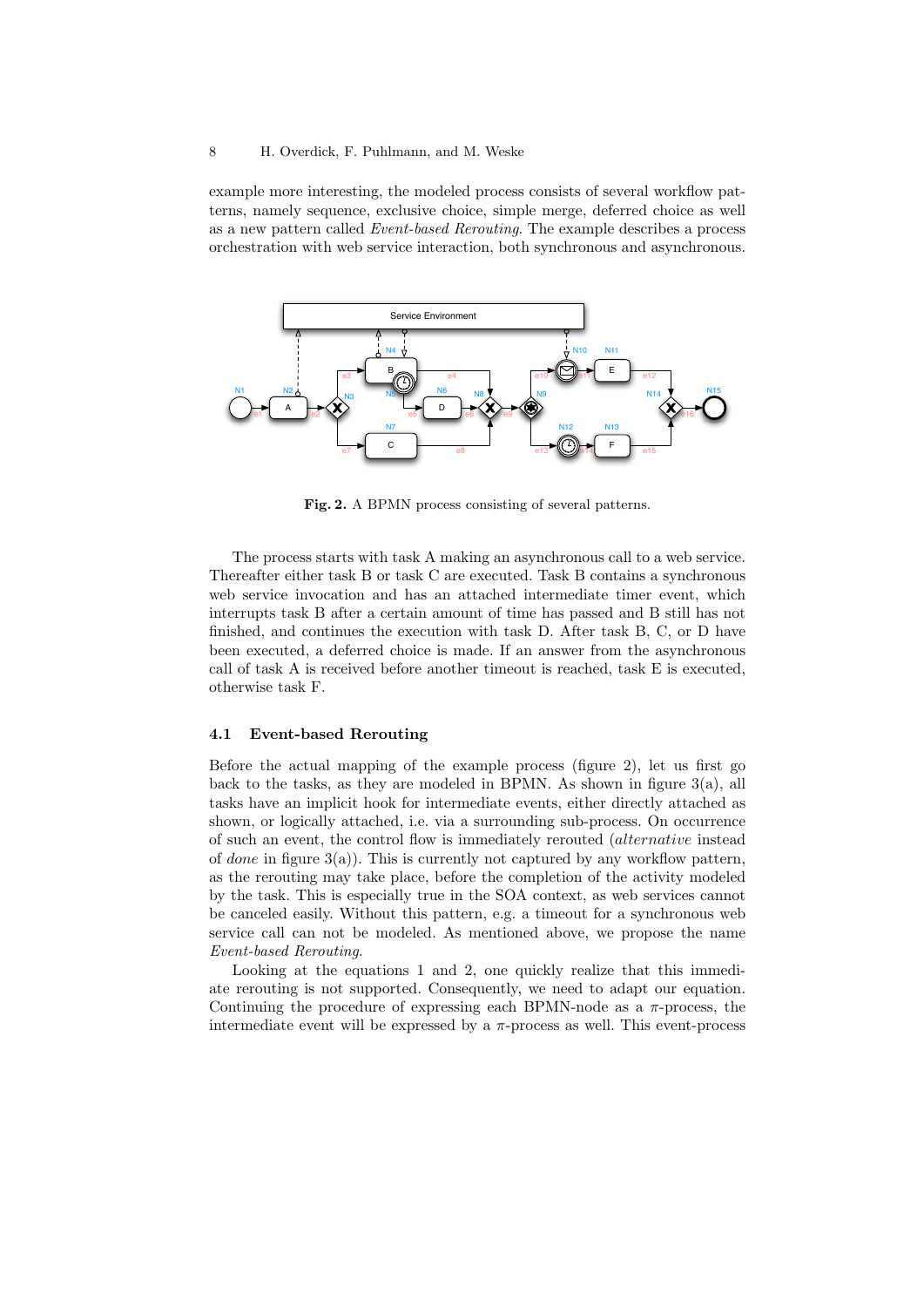

event

Fig. 3. Intermediate events in BPMN and their mapping to  $\pi$ -calculus

can send the task an alternative route via the abort name, which is immediately taken. Figure  $3(b)$  tries to visualize how we propose to model a Task with the  $\pi$ -calculus as shown in the following. As before, the  $\Box$  denotes a placeholder for the actual process description. As  $\Box$  can simply be expanded, no new semantics are introduced by this abbreviation.

$$
TASK(start, done, abort, \Box) = start.TASK_{EXECUTE}
$$
  
+ 
$$
abort(alternative).alternative.0
$$
 (3)

Equation 3 defines a task via the process  $TASK$ , having the names start, done, and abort as parameters, plus the actual implementation denoted by  $\square$ . TASK waits either for a signal on *start* to start the execution  $TASK_{EXECUTE}$ or receiving an alternative name on abort, which is immediately signaled.

$$
TASK_{EXECUTE} = (vcontinue)(TASK_{ABORT} | TASK_{IMPL})
$$
 (4)

 $TASK_{EXECUTE}$  (equation 4) defines a private name *continue* and executes  $TASK_{ABORT}$  and  $TASK_{IMPL}$  in parallel.

$$
TASK_{ABORT} = abort(alternative). \overline{alternative.continue} \langle \perp \rangle. \mathbf{0} + \overline{continue} \langle \perp \rangle. \mathbf{0}
$$
\n
$$
(5)
$$

 $TASK_{ABORT}$  (equation 5) tries to receive an *alternative* name over *abort* to signal *alternative* and send  $\perp$  via *continue*. Alternatively, TASK<sub>ABORT</sub> sends  $\top$  via *continue*. The reduction semantics of the  $\pi$ -calculus guarantees that the decision can not be made until either *continue* is read by  $TASK_{IMPL}$  (see below) or *abort* is written by a different process, i.e. an event node.

$$
TASK_{IMPL} = \Box continue(flag).([flag = \top] \overline{done}).0
$$
 (6)

 $TASK_{IMPL}$  (equation 6) first executes the activity represented by  $\Box$ . It then reads *continue*. If no read on *abort* occurred by this time,  $TASK_{ABORT}$  is now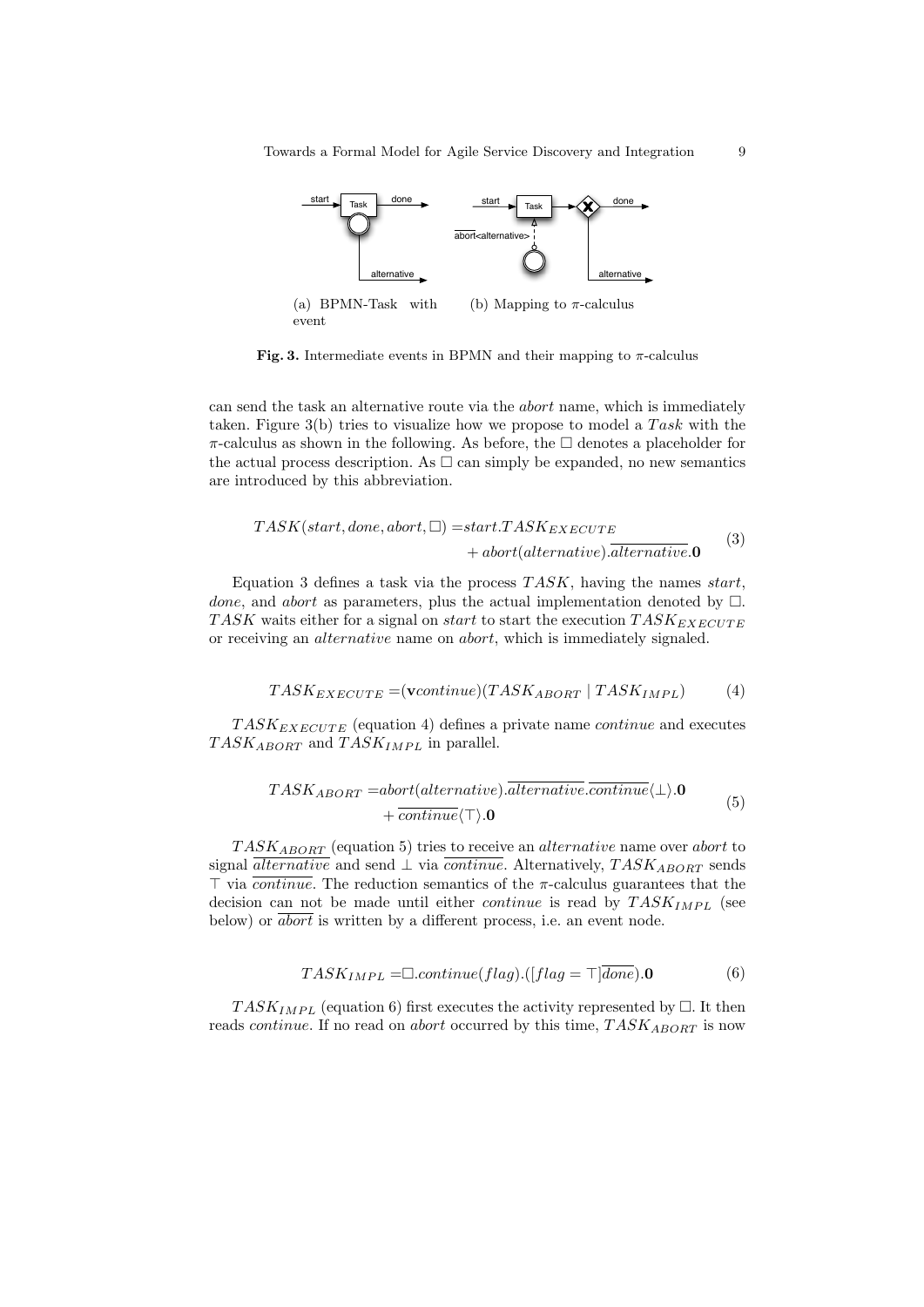able to send  $\top$  over  $\overline{continue}$ , otherwise a  $\bot$  is transmitted. A  $\top$  represents normal execution, so iff  $\top$  is read,  $\overline{done}$  is written. Here,  $\bot$  represents the occurrence of an intermediate event, which is already handled by that time, thus the process simply ends.

#### 4.2 Mapping to  $\pi$ -calculus

Now, let us start the mapping of the example process (figure 2) to  $\pi$ -calculus. Again, our approach is to model each BPMN-node as an individual process.

First, the gateways:

$$
N3 = e2.\tau_{N3}.([c_{e3} = \top] \overline{e3} \mid [c_{e7} = \top] \overline{e7})
$$
  
\n
$$
N8 = \mathbf{v}x(e4.\overline{x}.\mathbf{0} \mid e6.\overline{x}.\mathbf{0} \mid e8.\overline{x}.\mathbf{0} \mid x.\overline{e9}.\mathbf{0})
$$
  
\n
$$
N14 = \mathbf{v}x(e12.\overline{x}.\mathbf{0} \mid e15.\overline{x}.\mathbf{0} \mid x.\overline{e16}.\mathbf{0})
$$

All gateways, except for the deferred choice, are expressed with equation 2, just as before.

Next, the trivial tasks:

$$
N6 = TASK(e5, e6, env_{ABORT}, \tau_{N6})
$$
  
\n
$$
N7 = TASK(e7, e8, env_{ABORT}, \tau_{N7})
$$
  
\n
$$
N11 = TASK(e13, e14, env_{ABORT}, \tau_{N11})
$$
  
\n
$$
N13 = TASK(e14, e15, env_{ABORT}, \tau_{N13})
$$

The trivial tasks  $(N6, N7, N11, N13)$  are represented by our new TASK process, abstractly executing a  $\tau$ . The name env<sub>ABORT</sub> represents a name provided by the environment to signal a global abort, e.g. the shutdown of the workflow engine.

As we just introduced the concept of environmental names, let us now look at the start- and end-event of the process:

$$
N1 = TASK(env_{STAT}, e1, env_{ABORT}, \tau_{N1})
$$
  

$$
N15 = TASK(e16, env_{DONE}, env_{ABORT}, \tau_{N15})
$$

These are trivial tasks as well, but interact with the environment via  $env<sub>START</sub>$ and  $env_{DONE}$ . These names provided the integration to a workflow engine to signal the start of the execution as well as the completion between the process and the workflow engine.

Next, the asynchronous web service invocation in  $N2$ :

$$
N2 = TASK(e1, e2, env_{ABORT}, \overline{w_{req1}} \langle w_{resp1} \rangle. \tau_{N2})
$$

The implementation follows the explanation from section 3.1. The web service is called via  $\overline{w_{req1}}$  and the unique response name  $w_{resp1}$  is passed along. All of this is encapsulated within a  $TASK$  process.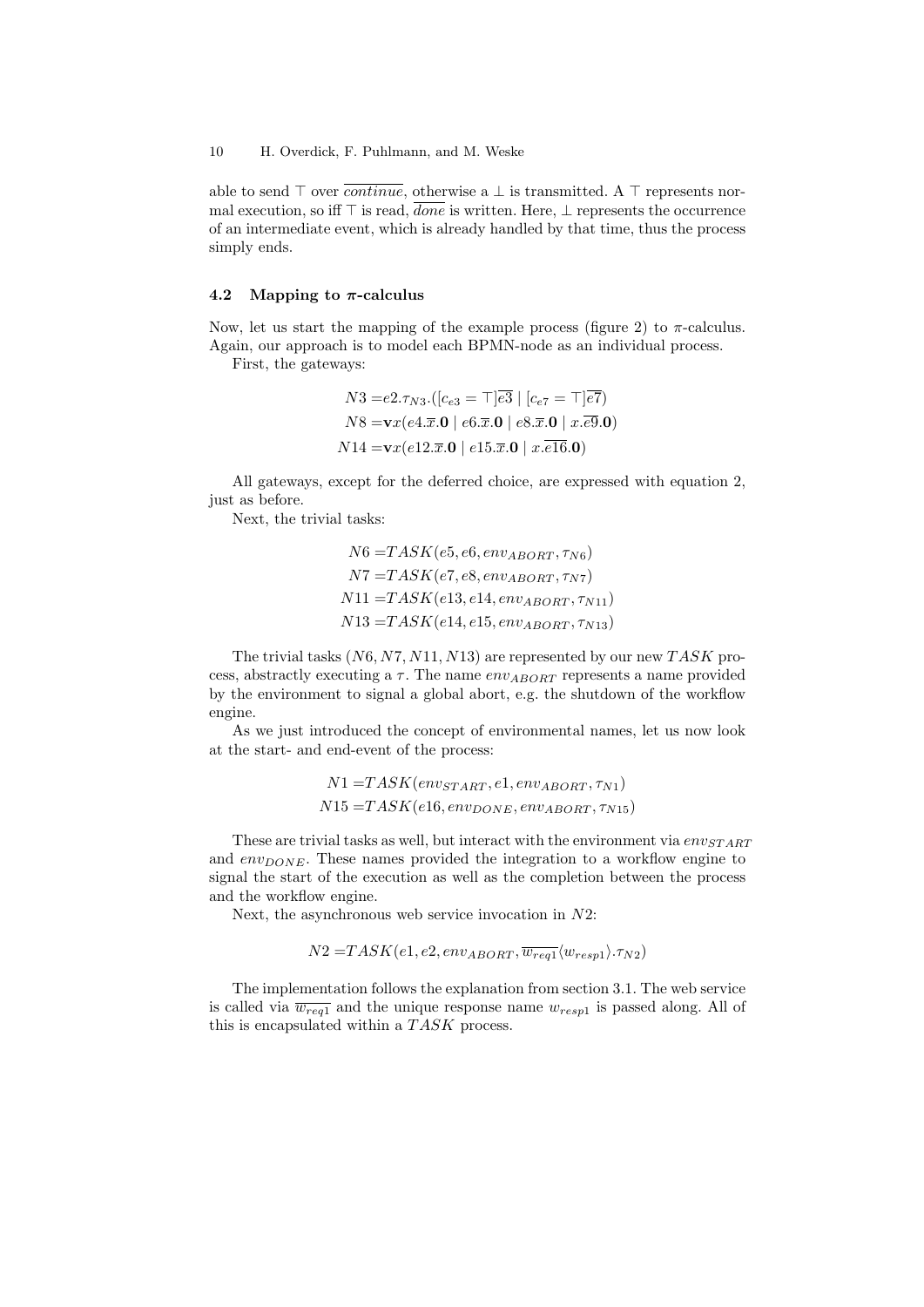N4 is a synchronous web service invocation with an attached intermediate timeout event N5:

$$
N4 = TASK(e3, e4, abort_{NS}, \overline{w_{req2}} \langle w_{resp2} \rangle w_{resp2}.\tau_{N4}).
$$
  

$$
N5 = env_{IMEOUTNs}.\overline{abort_{NS}} \langle e5 \rangle
$$

As before, the response name  $w_{resp2}$  is passed along the service call. The only difference to  $N2$  is the immediate read on the response name. Also, note that the abort-name is different than before to allow for a communication between  $N5$  and  $N4$  in case the timeout gets triggered. The actual timeout is once again triggered by the environment  $\left(\text{env}_{TIMEOUTN5}\right)$ . This is an application of the Event-based Rerouting pattern described before.

Last but not least, the deferred choice N9:

 $CHOICE_{N9,N10,N12} = e9.(w_{resp2}.\overline{e11}.0 + env_{TIMEOUTN12}.\overline{e14}.0)$ 

Notice, that the nodes N10 and N12 are not modeled explicitly, but as part of the  $CHOICE_{N9,N10,N12}$  process, hence the name. Again, we model the actual timeout as a signal by the environment. The simplicity of the equation is yet another good example of the expressiveness of the  $\pi$ -calculus.

## 5 Conclusion

In this paper, we have sketched how the  $\pi$ -calculus can be used in the service– oriented domain. Starting from our work on workflow pattern in  $\pi$ -calculus, the representation, orchestration, and choreography of services has been discussed. Interestingly, the  $\pi$ -calculus concept of mobility, which is based on communicating names that can be used as interaction channels, proved to be very useful to formally represent unique correlations. Furthermore, we introduced formal representations for service invocation, both for the client and the provider. In section 4 the orchestration of services was refined by introducing a formal representation of a pattern known from notations like BPMN or BPEL. We named it Event-based Rerouting pattern and introduced the precise semantics of a task containing it. Finally, the formalization of an example containing the new pattern as well as another common pattern in service–oriented orchestrations, a deferred choice modeled with an event–based gateway in the BPMN, has been discussed.

Related Work. Lucas Bordeaux and Gwen Salaün wrote a survey about using process algebra for web services [3]. They argued that the formal reasoning capabilities of process algebras are well suited in the service–oriented domain. Especially (relaxed) equivalence properties for services participating in a choreography and some kind of soundness for orchestration can be formally proved by using process algebra. They also concluded that the name passing notation of the  $\pi$ -calculus is definitely of interest in the context of web services. However, there exist no XML-based technology that allows for name passing yet.